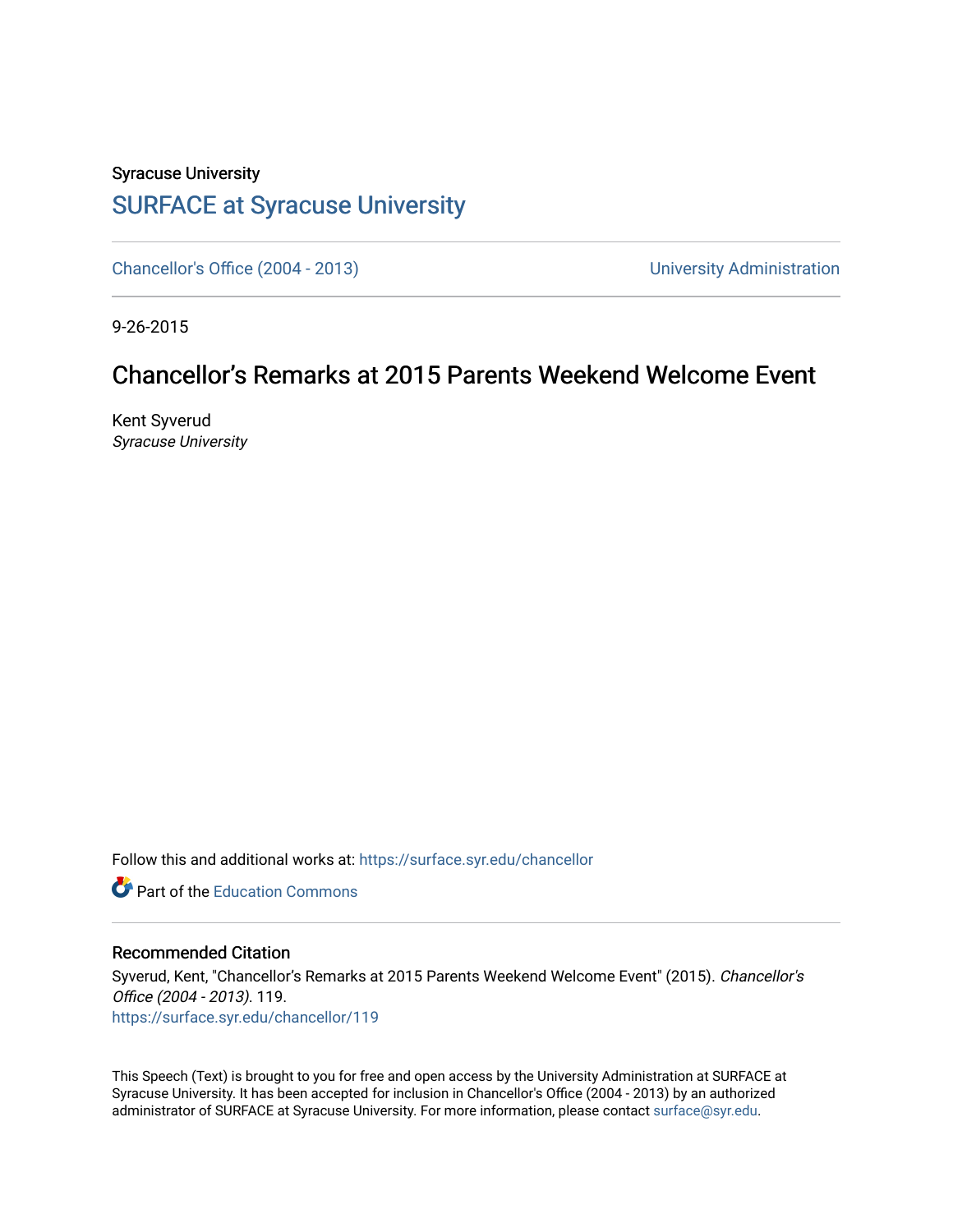## **SYRACUSE UNIVERSITY**

Remarks by Chancellor Kent Syverud Delivered on September 26, 2015 Location: Chancellor's House Remarks: Chancellor's Remarks at 2015 Parents Weekend Welcome Event

> *The Chancellor was introduced by Deborah Armstrong, Vice President for Development.*

Good afternoon, and welcome. Ruth and I are delighted to host you this afternoon at the Chancellor's House. Thank you for taking time out of your busy schedules to join us here at the beginning of Family Weekend. This weekend allows us to celebrate our talented students – your children – and honor all the family members who support their success.

I want to especially thank:

- Ruth
- Liz Costa, and
- Campus Catering for their usual wonderful service
- We also have some very special guests joining us in a few moments. The Syracuse University Pep Band will be here to perform. I hope you will join me on the back patio after the remarks to listen to these very talented students.

As you walk around this weekend, I expect you will notice a number of improvements to the look and feel of our campus. You'll be able to see our larger vision for this vibrant place later this autumn when we release our campus master plan. We're very excited about this and more.

Syracuse is a place of exceptional scholarly research. We're proud of our track record of developing critical thinkers who succeed in their academic and professional pursuits. We're also committed to building on this success by providing our students with great places to live, eat, and study. And, that's central to all that you'll hear from me over the coming months – robust investment in our students' experience here.